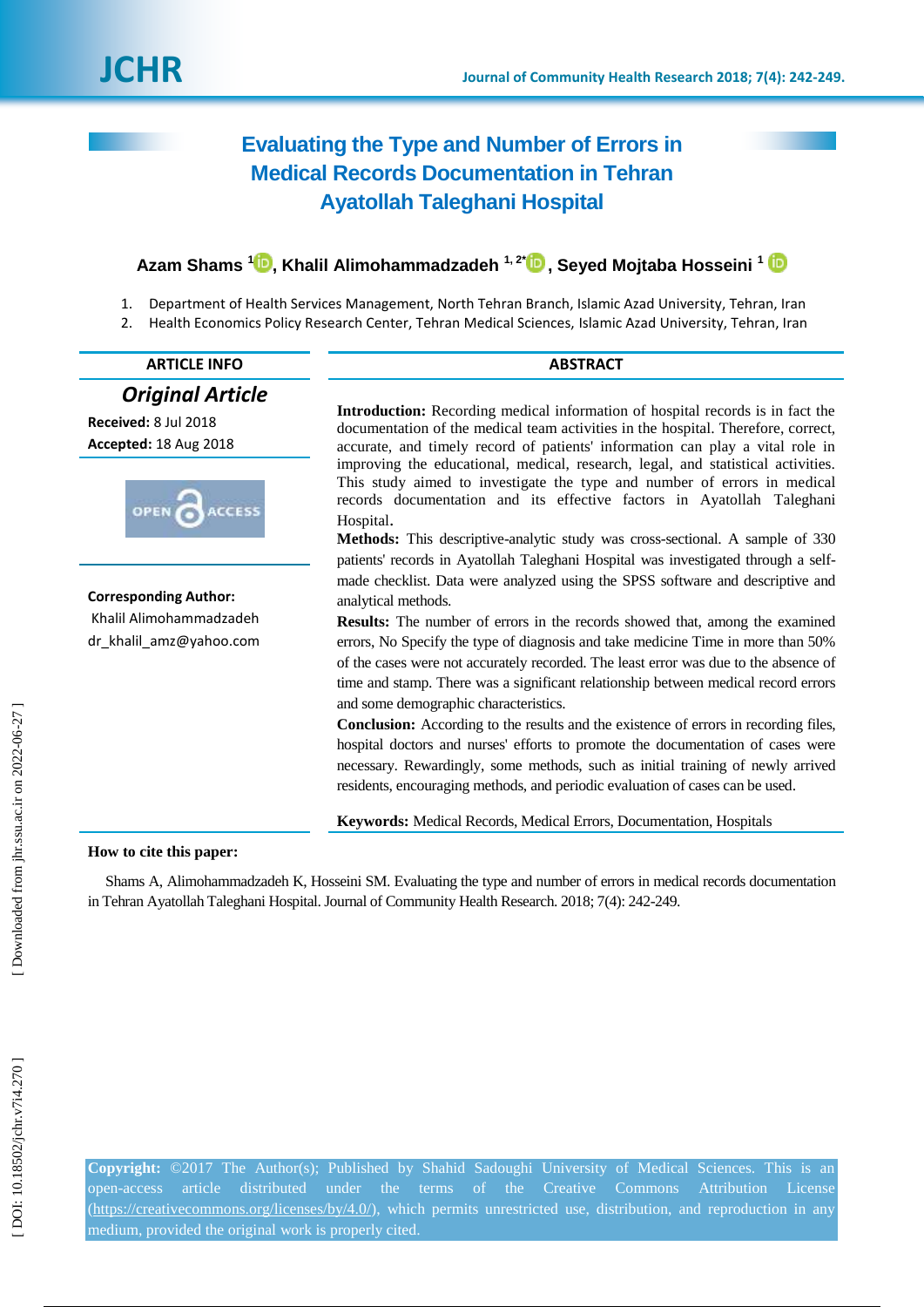### **Introduction**

One of the most important pillars of the health system that promotes the quality of the provided services is its continuous monitoring and evaluation; since continuous monitoring can quickly identify and solve the problems. The patient's record is the primary tool for this purpose. In health centers, collecting and analyzing the statistics are done using the medical record. The managers of the centers use the patient's record to understand the performance of employees and different wards. Therefore, the medical record should act as a lifelong system to meet primary or special care needs <sup>(1)</sup>.Several medical centers research studies show the high prevalence of medical errors and the high distance between the quality of provided health care and the standard conditions, such as drug mistakes, complications and post -operative infections, inadequate cancer screening, inappropriate care after heart attacks, and patients' death <sup>(2)</sup>.

In this regard, the data documented in the medical records will have a significant effect on the quality of patients' care, awareness of compliance with professional medical standards, care process, communication between physicians and other professionals involved in patients' care, as well as planning and evaluation of the provided care  $(3)$ . Without a complete and accurate record, health care providers may not be able to defend themselves well against allegations of failure to take care of the patient. Increasing the emphasis on preventing abuse and fraud in the health care industry has increased the importance of addressing the proper documentation of medical records  $(4)$ . In legal matters, an incomplete record reflects poor care and treatment. Deleting details is a serious mistake in documenting. Legal authorities dealing with medical negligence believe that if something is done but not recorded, it can be considered as a failure. Those who document the contents of patients' medical records have a great impact on the quality of records. All health care professionals and those who document the information in the patient's record must understand the importance of establishing an accurate and complete medical record and its legal and medical applications (5) .

A medical record is a valuable tool in providing quality care to the patient, preventing illness and promoting health. It is also helpful in preparing health services statistics in order to evaluate efficiency and effectiveness and it can also be effective for the patient's treatment and care services. Quality care, on the other hand, depends on complete and comprehensive medical records, and this is very difficult without the right information<sup>(6)</sup>.

Therefore, the systematic analysis of documentation done in medical records for content control and the information of patient care must be complete. Documentation is a process consisting of three stages of recording a data message, recording the date of the message, and confirming and acknowledging the message by the messenger  $(7)$ . In general, the document and documentation must have three characteristics of completeness (quantitatively), accuracy (lack of error) and adequacy (clear, and the existence of a logical connection among data). Accordingly, the medical records of the patient are a set of documented facts about the patient's health status including biographies, physical examinations, tests and reviews, diagnoses, treatment plans, treatment measures, evaluations, treatment outcomes, care, and discharge plans (follow up)  $(8)$ . Arranging, correcting, and completing medical records is the responsibility of the medical practitioner, while completing the medical record during the period of hospitalization is the responsibility of the nurse. The medical records department is responsible of the quantitative and qualitative examination of the medical records after discharging, andultimately, and the examination of incomplete records is the responsibility of the medical committees, including the Medical Record Committee<sup>(9)</sup>.

Medical records not only can be cited in legal cases and misdiagnosis of medical personnel, but also can contain useful information for medical researchers as they are the most important sources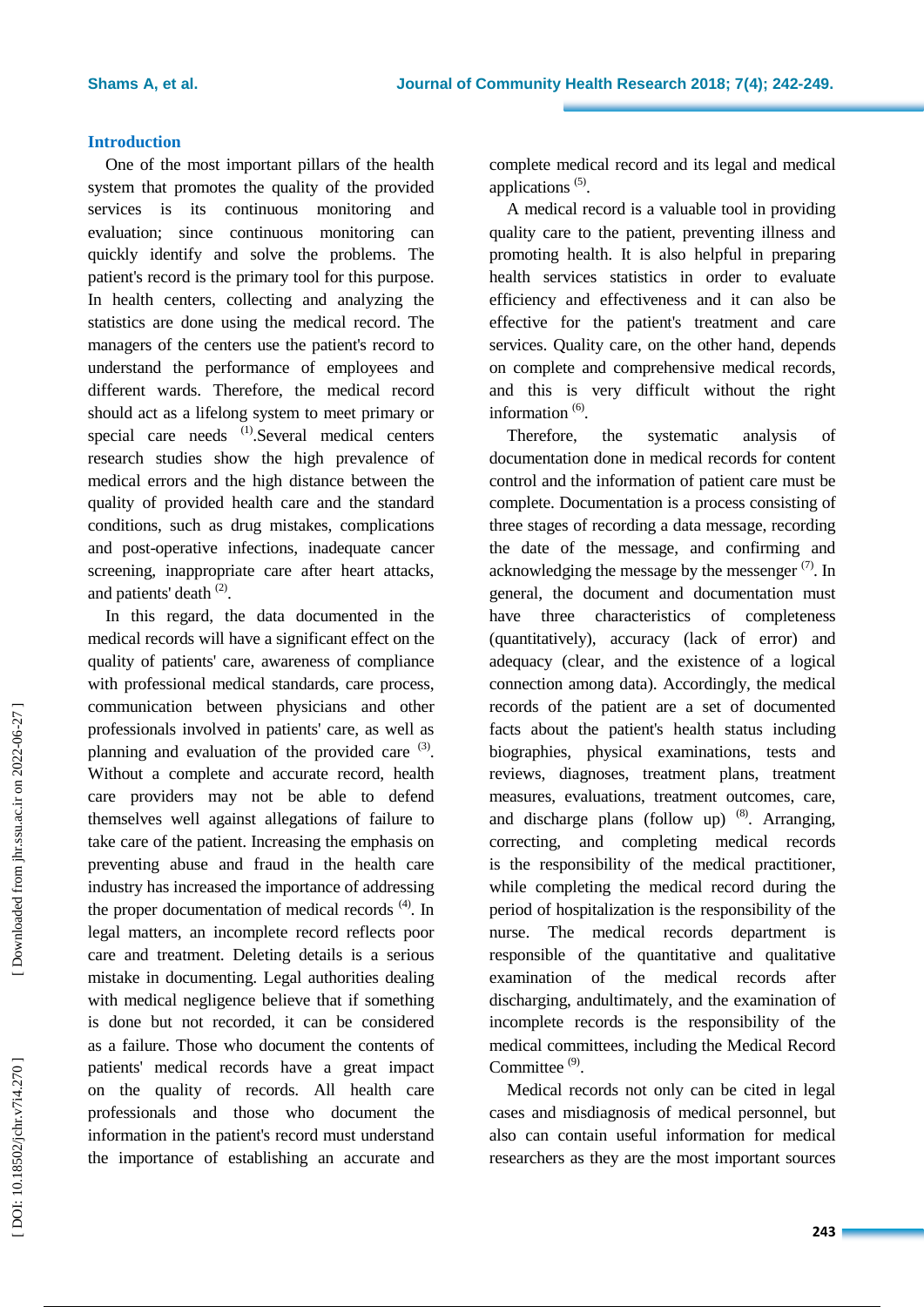of patient information collection in quantitative and qualitative research studies. In many diseases, the accurate information about the diagnosis is based on hospital records, and patients' responses to the type of disease will not be very helpful  $(10)$ . On the other hand, incomplete recording may lead to insurance deductions and financial consequences, which have been cited in various studies <sup>(11)</sup>. However, the results of numerous studies in the field of recording and reporting indicate that incorrect, inaudible, and illegible records does not have legal value in legal trials  $(12-14)$ .

Due to the importance of the process of medical records documentation, if this process is done incompletely, it can have adverse effects on the patient's therapeutic process besides losing hospitalized patients' information. Therefore, the present study was conducted with the aim of investigating the type and number of errors in medical record documentation and its effective factors in Ayatollah Taleghani Hospital.

### **Methods**

This study was descriptive -analytic that retrospectively reviewed the medical records. The statistical population of the study was patients' medical records admitted to Ayatollah Taleghani Hospital. The sampling method of medical records was stratified randomly and from each section 30 medical records of patients who were discharged from the hospital were selected. Data were collected from 11 wards consist of Gastroenterology, Hematology, Oncology, Heart, Vascular Surgery, General Surgery, Nephrology, ENT, Orthopedic, Women, and Jaw.

The following formula was used to estimate the sample size:

$$
n \ge \frac{\left(z_{1-\frac{\alpha}{2}}\right)\sigma^2}{d^2}
$$

In the previous studies the standard deviation of error was 0.31, the confidence coefficient was 0.95 and the error rate was 0.05, and the number of samples was 330 cases. The tool used in this study was a checklist. The checklist consisted of 40 questions in the of areas biographies, disease history, counseling, and treatment staff performance. Physicians and nurses' information, such as the type of specialty, section type, the shift of data registration, gender, age and occupied bed of each department were also received from the hospital statistics ward. In order to complete the checklist, the researcher was referred to the archives department after obtaining the license for the study, and the records were reviewed based on the checklist.

After collecting the completed checklists, the information was entered into SPSS software version 21. For describing the information and errors, frequency and percentage statistics were used and for data analysis Pearson correlation coefficient and Chi -square test were utilized.

### **Results**

The examination of the errors in the records showed that in the detected errors, No Specify the type of diagnosis and take medicine Time was not accurately recorded in more than 50% of the cases. The least error was due to the absence of time and stamp (Table 1).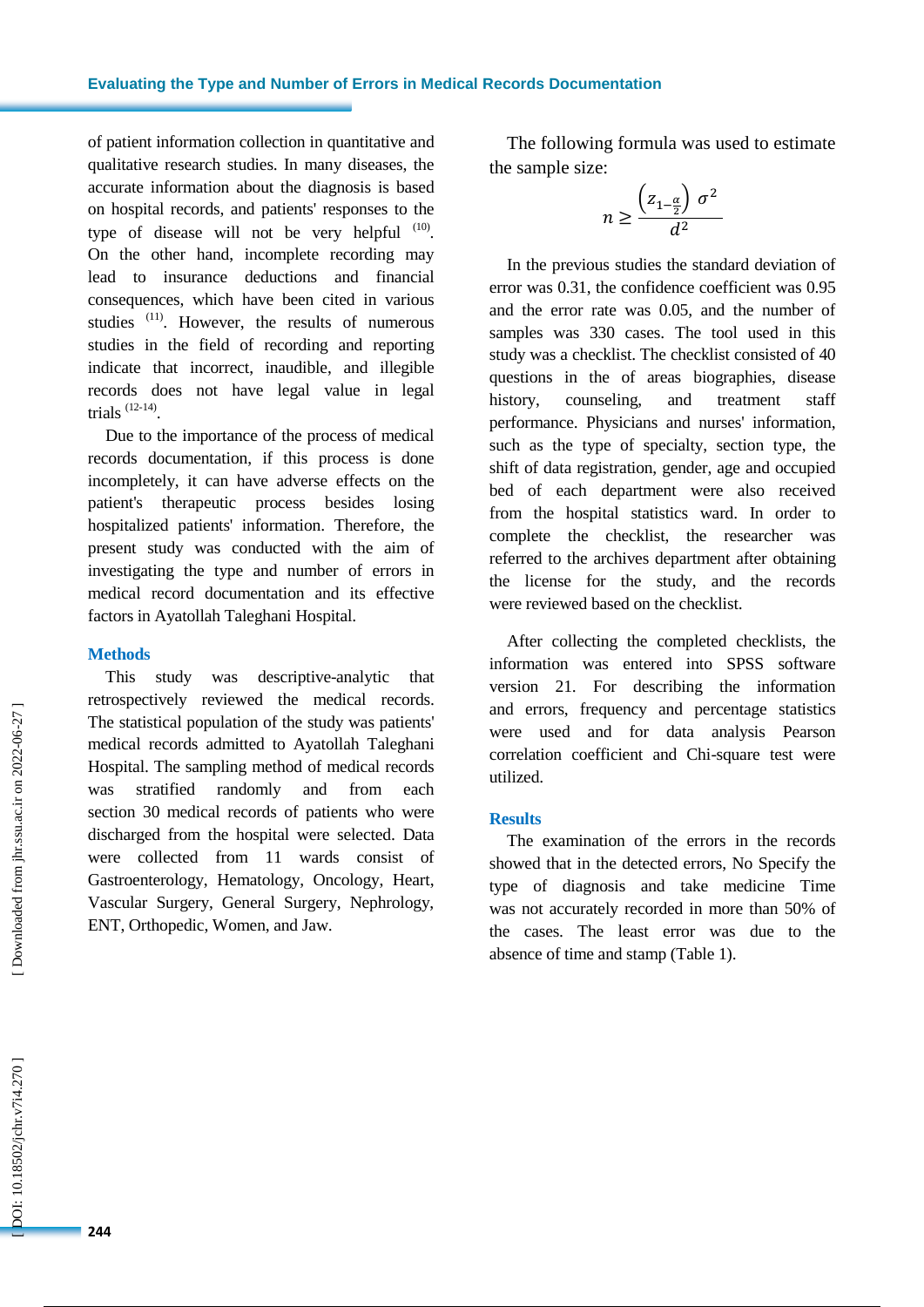| <b>Error</b>                   | <b>Frequency</b> | Percentage |
|--------------------------------|------------------|------------|
| Lack of diagnosis              | 183              | 55.5       |
| Absence of signature           | 71               | 21.5       |
| Absence of date                | 142              | 43         |
| Illegible handwriting          | 51               | 15.5       |
| Absence of stamp               | 14               | 4.2        |
| Not taking the medication time | 199              | 60.3       |
| Absence of time                | 14               | 4.2        |
| Lack of drug dosage            | 30               | 9          |
| Lack of patient's information  | 86               | 26.1       |

**Table 1 .** Investigating the Number of Errors in Medical Records Documentation

Based on the results, there was a significant relationship between the errors of absence of time, the lack of diagnosis, the absence of signature, the absence of date and illegible handwriting in the wards, and the majority of recorded errors were related to the oncology and nephrology wards (Table 2).

**Table 2.** Determining the Relationship between the Number of Errors in Medical Records Documentation and Hospitalization Wards (Numbers to Percent)

| <b>Error</b>         | <b>Lack of</b><br>diagnosis<br>recording |      | N <sub>0</sub><br>signature |          | No date      |                | <b>Illegible</b><br>handwrit<br>ing |                | No stamp         |                  | <b>Not</b><br>taking the<br>medicatio<br>n time |      | No time          |                  | Lack of<br>recording<br>patient's<br>information |      |
|----------------------|------------------------------------------|------|-----------------------------|----------|--------------|----------------|-------------------------------------|----------------|------------------|------------------|-------------------------------------------------|------|------------------|------------------|--------------------------------------------------|------|
|                      | f                                        | $\%$ | f                           | $\%$     | $\mathbf f$  | $\%$           | $\mathbf f$                         | $\%$           | $\mathbf f$      | $\%$             | f                                               | $\%$ | f                | $\%$             | f                                                | $\%$ |
| Gastroenterology     | 24                                       | 13.1 | 15                          | 21.1     | 23           | 16.2           | 5                                   | 9.8            | 3                | 21.4             | 20                                              | 10.1 | 4                | 28.6             | 5                                                | 5.8  |
| hematology           | 24                                       | 13.1 | 15                          | 21.1     | 22           | 15.5           | $\tau$                              | 13.7           | $\mathbf{0}$     | $\mathbf{0}$     | 19                                              | 9.5  | $\boldsymbol{0}$ | $\mathbf{0}$     | 11                                               | 12.8 |
| Oncology             | 28                                       | 15.3 | 11                          | 15.5     | 22           | 15.5           | 4                                   | 7.8            | $\overline{0}$   | $\boldsymbol{0}$ | 21                                              | 10.6 | $\overline{0}$   | $\boldsymbol{0}$ | 4                                                | 4.7  |
| Heart                | 21                                       | 11.5 | 5                           | 7        | 18           | 12.7           | 1                                   | $\overline{2}$ | $\overline{2}$   | 14.3             | 17                                              | 8.5  | 3                | 21.4             | 6                                                | 7    |
| Vascular Surgery     | 19                                       | 10.4 | $\Omega$                    | $\theta$ | 6            | 4.2            | 8                                   | 15.7           | $\Omega$         | $\mathbf{0}$     | 15                                              | 7.5  | $\boldsymbol{0}$ | $\Omega$         | 13                                               | 15.1 |
| General surgery      | 25                                       | 13.7 | 8                           | 11.3     | 18           | 12.7           | 8                                   | 15.7           | 1                | 7.1              | 18                                              | 9    | $\boldsymbol{0}$ | $\boldsymbol{0}$ | 8                                                | 9.3  |
| Nephrology           | 28                                       | 15.3 | 10                          | 14.1     | 18           | 12.7           | 9                                   | 17.6           | 2                | 14.3             | 22                                              | 11.1 | 5                | 35.7             | 5                                                | 5.8  |
| <b>ENT</b>           | 3                                        | 1.6  | 1                           | 1.4      | $\mathbf{1}$ | 0.7            | $\Omega$                            | $\mathbf{0}$   | $\mathbf{0}$     | $\mathbf{0}$     | 20                                              | 10.1 | $\boldsymbol{0}$ | $\Omega$         | 11                                               | 12.8 |
| Orthopedic           | 6                                        | 3.3  | 3                           | 4.2      | 14           | 9.9            | 4                                   | 7.8            | $\overline{4}$   | 28.6             | 17                                              | 8.5  | $\overline{2}$   | 14.3             | 9                                                | 10.5 |
| Women                | 3                                        | 1.6  | $\overline{0}$              | $\theta$ | $\theta$     | $\overline{0}$ | 4                                   | 7.8            | 2                | 14.3             | 20                                              | 10.1 | $\boldsymbol{0}$ | $\boldsymbol{0}$ | 9                                                | 10.5 |
| Jaw                  | $\overline{2}$                           | 1.1  | 3                           | 4.2      | $\theta$     | $\Omega$       |                                     | $\overline{2}$ | $\boldsymbol{0}$ | $\mathbf{0}$     | 10                                              | 5    | $\boldsymbol{0}$ | $\Omega$         | 5                                                | 5.8  |
| P-Value              | 0.001                                    |      | 0.001                       |          | 0.001        |                | 0.006                               |                | 0.08             |                  | 0.1                                             |      | 0.001            |                  | 0.1                                              |      |
| $\sim$ $\sim$ $\sim$ |                                          |      |                             |          |              |                |                                     |                |                  |                  |                                                 |      |                  |                  |                                                  |      |

**\*Chi square test**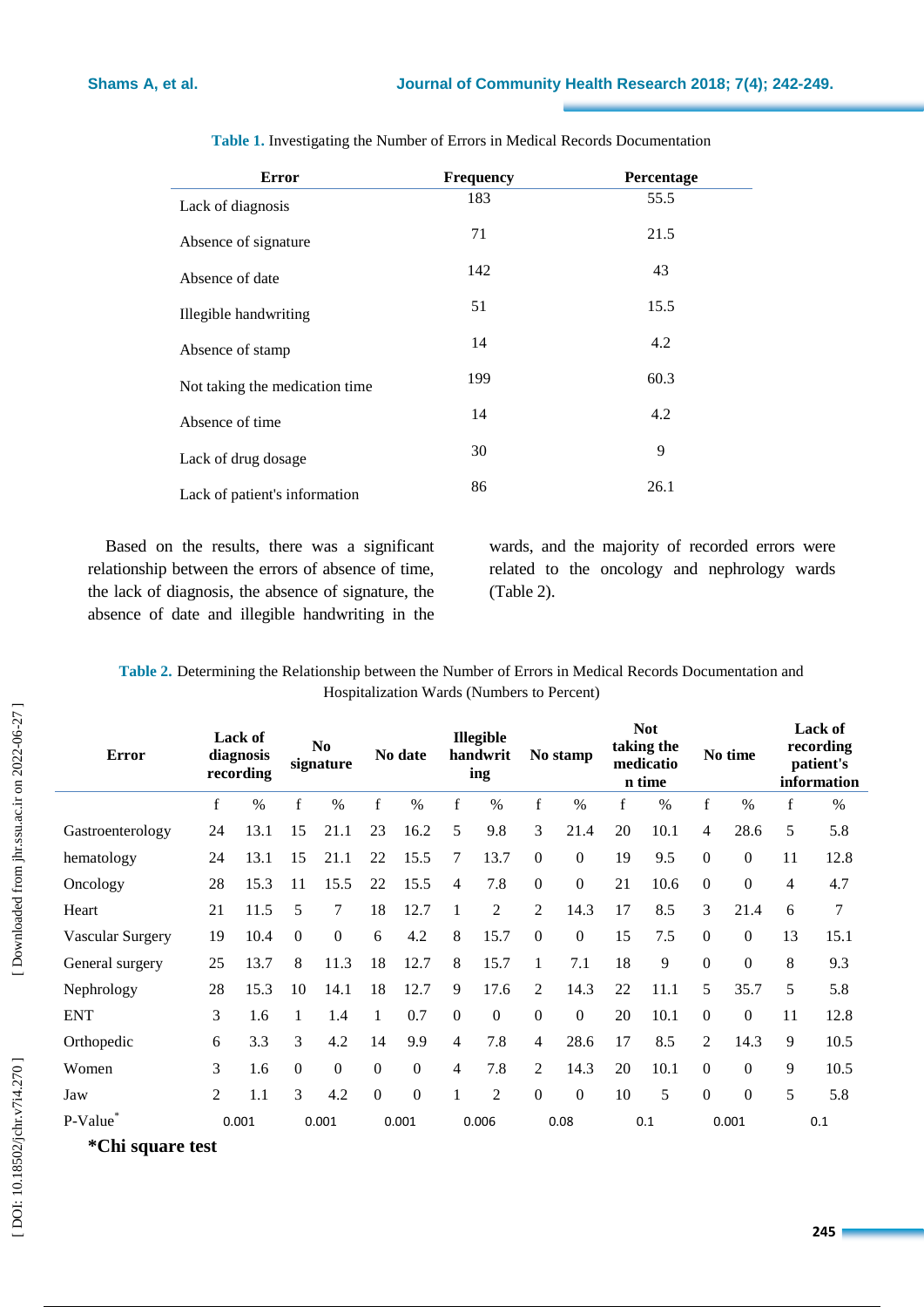#### **Evaluating the Type and Number of Errors in Medical Records Documentation**

In examining the recorded errors based on gender, the results showed that there was a significant relationship between illegible handwriting, Not taking the medication time and lack of patient's information and gender; moreover, the error rates in men were more than women. The majority of errors occurred in the morning shift, such as errors of lack of recognition, lack of signature, illegible handwriting, not taking the

medication time and lack of patient's information, and the error rate was significant regarding shifts. Based on the results, only a significant relationship was found between the error of lack of record documentation and the age of recorders, and in other errors, this relationship was not significant. Furthermore, the oncology and hematology wards with higher bed occupancy rates had more errors (Table 3).

**Table 3.** Determining the Relationship between the Number of Errors in Medical Records Documentation and Underlying Variables (Numbers to Percent)

|                                   | <b>Bed</b><br>occupancy<br>rate |       | Age       |                 |                 | <b>Degree</b> |                     |            |           | <b>Shift</b> |              | Gender    |        |      |
|-----------------------------------|---------------------------------|-------|-----------|-----------------|-----------------|---------------|---------------------|------------|-----------|--------------|--------------|-----------|--------|------|
| <b>Error</b>                      | P-Value <sup>*</sup>            | ∼     | P-Value** | than 35<br>More | Less than<br>35 | P-Value**     | specialist<br>super | specialist | P-Value** | ME           | $\mathbf{z}$ | P-Value** | Female | Male |
| Lack of<br>diagnosis<br>recording | 0.0001                          | 0.254 | 0.05<br>P | 43.2            | 56.8            | 0.07          | 54.3                | 45.7       | 0.05 > P  | 22.3         | 77.7         | 0.25      | 50.9   | 49.1 |
| Absence of                        | 0.0001                          | 0.54  | 0.07      | 47.7            | 52.3            | 0.074         | 46.4                | 53.6       | 0.05 > P  | 37.9         | 62.1         | 0.05 > P  | 61.3   | 38.7 |
| signature<br>Absence of<br>date   | 0.0001                          | 0.362 | 0.1       | 49.5            | 50.5            | 0.1           | 50.2                | 49.8       | 0.07      | 40.6         | 59.4         | 0.1       | 45.5   | 54.5 |
| Illegible<br>handwriting          | 0.0001                          | 0.289 | 0.09      | 51.3            | 48.7            | 0.05 > P      | 22.6                | 77.4       | 0.05 > P  | 21.5         | 78.5         | 0.05 > P  | 31.7   | 68.3 |
| Absence of<br>stamp               | 0.0001                          | 0.502 | 0.08      | 46.4            | 53.6            | 0.09          | 46.7                | 53.3       | 0.1       | 47.8         | 52.2         | 0.06      | 46.1   | 53.9 |
| Not taking<br>the<br>medication   | 0.0001                          | 0.458 | 0.05      | 56.6            | 43.4            | 0.1           | 49.3                | 50.7       | 0.05 > P  | 36.7         | 63.3         | 0.05 > P  | 33.3   | 66.7 |
| time<br>Absence of<br>time        | 0.0001                          | 0.241 | 0.06      | 45.3            | 54.7            | 0.09          | 52.2                | 47.8       | 0.4       | 49.5         | 50.5         | 0.11      | 42.2   | 57.8 |
| Lack of<br>recording<br>patient's | 0.0001                          | 0.308 | 0.08      | 52.3            | 47.7            | 0.08          | 43.2                | 56.8       | 0.05 > P  | 50.3         | 49.7         | 0.05 > P  | 28.5   | 71.5 |

information

\* Pearson \*\* Chi square test

### **Discussion**

The findings of the study showed that nearly 22% of the cases had signature errors and 26% had patient's information errors. The findings of the study by Azimi et al. showed that the name and signature of the record responsible were completed for 75.85% of the cases. The existence of the name and signature of the recorder on the record sheets is one of the most important cases that can be referred to if there is an error in the records  $(15)$ . In a study entitled "Investigating the status of information recording in medical records of Hamedan University of Medical Sciences", signatures were recorded in most nursing care sheets, and in the counseling paper of 83% of the items, the requesting hour and date were recorded. Furthermore, for 82% of the cases, the consultant physician's signature and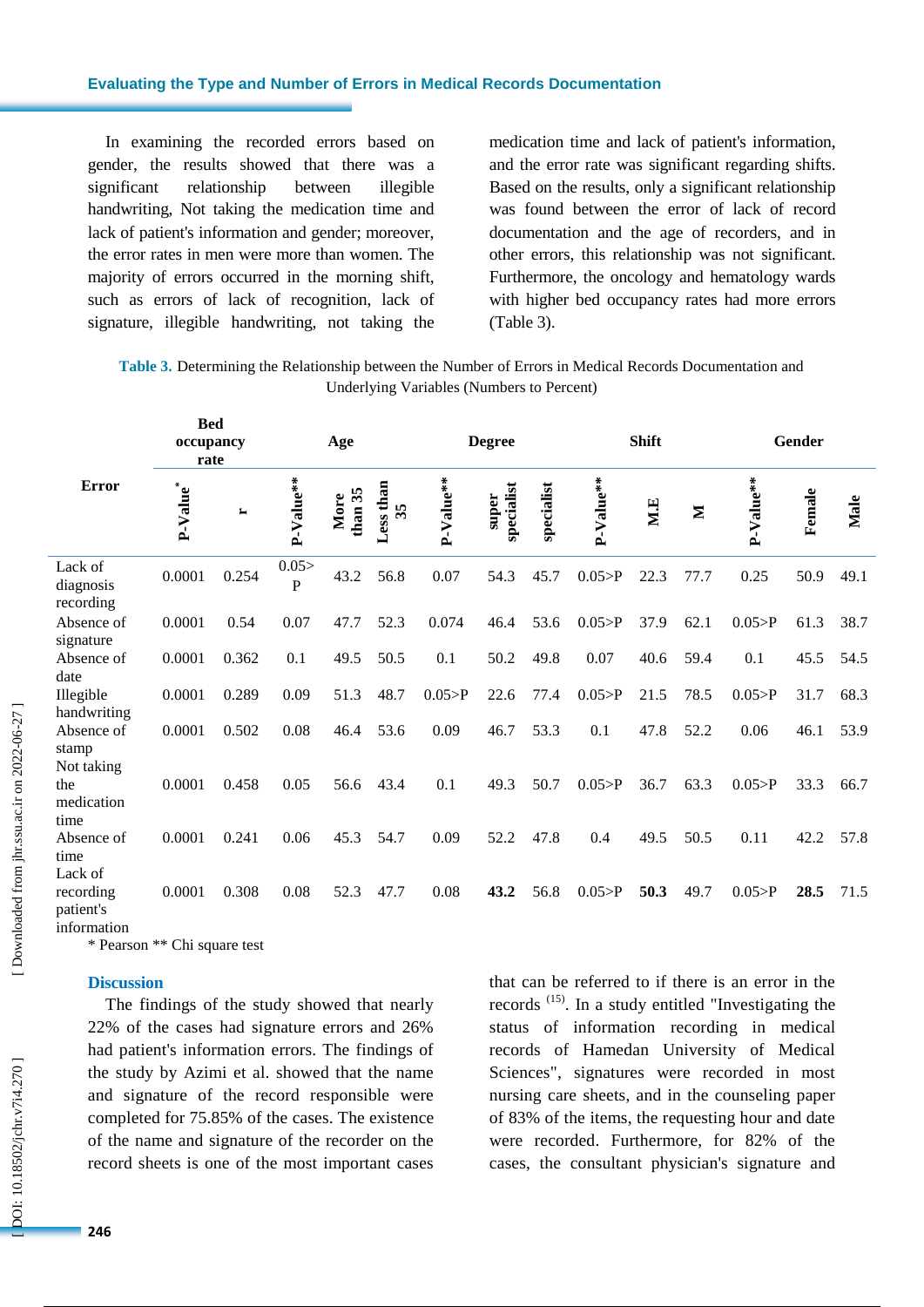the stamp was recorded, which indicates that the cases were recorded in Hamedan and Zabul, with similar percentage  $(16)$ .

In the present study, illegibility occurred in 16% of the cases. The illegibility is one of the reasons of making errors in the implementation of doctors' orders. In a study in Spain, 59.3% of nurses considered physicians' bad handwriting effective in error occurrence  $(17)$ . Compared to the present study, the level of illegibility in other studies was 18, 8 and 13 percent.

In this study, the error of not recording date and time was 43% and 4%, respectively. In Azimi et al. study, these errors were 11.9% and 4.9%, respectively, which were less than other errors such as medication errors  $(15)$ . However, in a study, the error of not recording date and time was the most important error  $(91\%)$ <sup> $(18)$ </sup>. In another study, the date and time error rate was 27.6%  $(19)$ , which is different from this study. However, writing the prescription date is legally and therapeutically important; since a prescription is documentable evidence . Moreover, these two errors were more in morning shifts, and they occurred more in oncology and hematology wards due to the completion of all records (including medical orders) by the faculty members in these two sections without having any assistants.

In the present study, not taking the medication time was 60%. This amount was 25% in a study by Azimi et al., which was more than another study with the estimation of  $3\%$ <sup>(21)</sup>, and less than another study that determined this error  $47.8\%$ <sup> $(17)$ </sup>.

In this study, the number of errors in recording drug dosage was reported 9%; however, it was 27% in the study by Azimi et al. This study showed different types of errors made by physicians and the majority of cases in this study had at least one error in recording the medical records. Compared with other studies,

it has been shown that recording errors occurred in each case of reports written by the physicians, such as a study that showed that in any of the descriptions of patients' diagnoses; fracture was not mentioned  $(22)$ . Another study showed that errors can occur at each stage of the prescribing process  $^{(23)}$  so that 56% of them can occur in the writing process  $(24)$ . Another study showed that in 60% of the patients, there was at least one error in prescribed drug orders (25) .

### **Conclusion**

The results of this study showed that there were errors in recording medical records by physicians, nurses, and staff of medical records in the examined cases. This leads to the loss of patients' information that can have adverse effects on the patient's treatment process. Therefore, it is necessary to pay more attention to the authorities, physicians, medical staff, and health information management experts. It is necessary to improve patient record documentation by physicians, therefore some strategies can be used, such as educating the newly arrived residents, considering commendatory techniques and having periodic evaluation

### **Acknowledgments**

This study was the result of a master degree dissertation in the field of health services management from Islamic Azad University, Tehran North Branch in 2017, numbered as 15721213952026. The authors would like to thank the staffs of Ayatollah Taleghani Hospital in Tehran for their cooperation in conducting this study.

### **Conflict of interest**

Authors declare no conflict of interests.

### **References**

<sup>1.</sup> Francis C, De Souza MC. Hospital administration. 3rd ed. New Delhi, India: Jaypee Brothers Medical Publishers; 2004.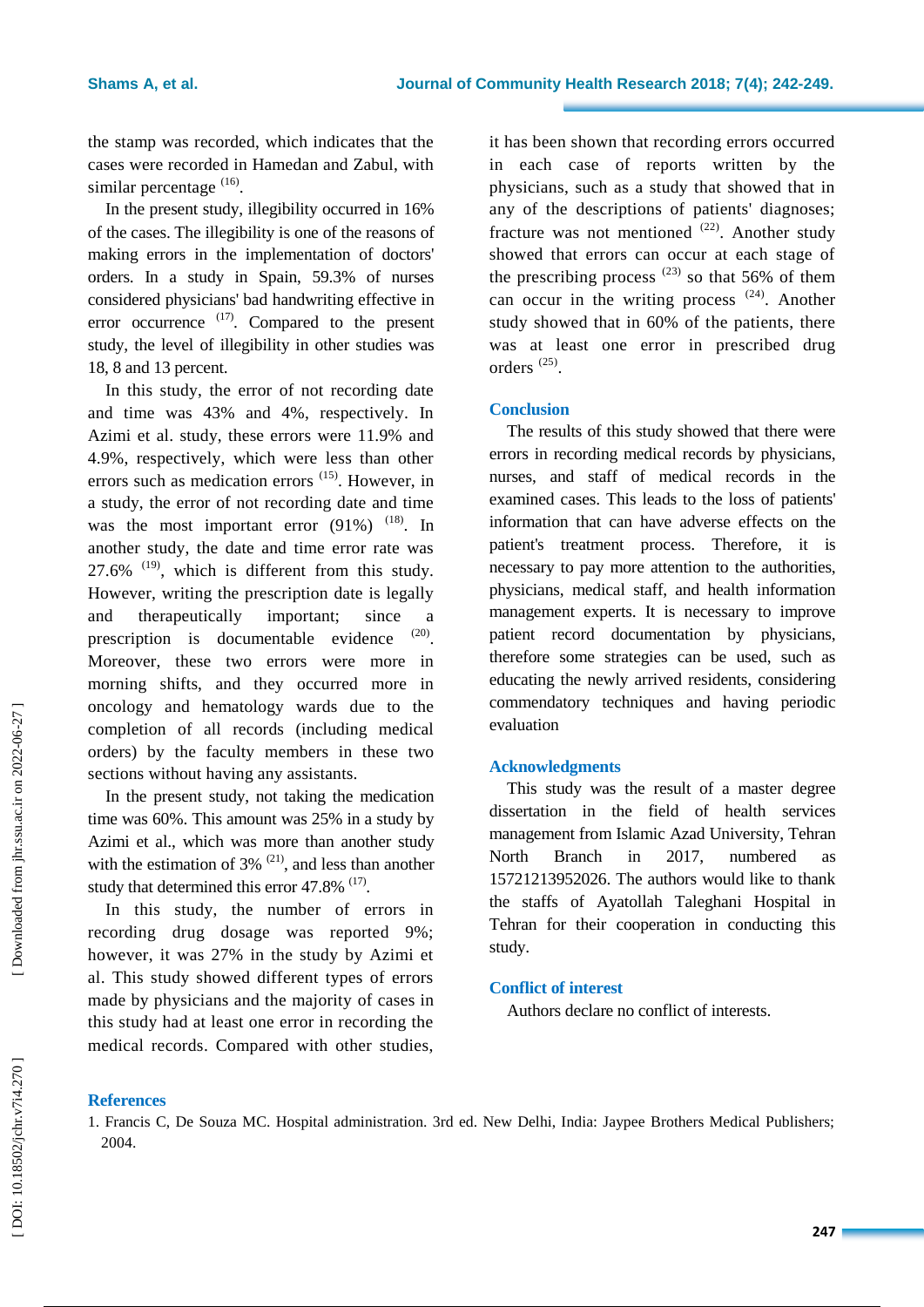### **Evaluating the Type and Number of Errors in Medical Records Documentation**

- 2. Stratton KM, Blegen MA, Pepper G, et al. Reporting of medication errors by pediatric nurses. Journal of Pediatric Nursing. 2004; 19(6): 385 -392.
- 3. Zare Fazlollahi Z, Khoshkalam Aghdam M, Lotfnezhad Afshar H, et al. The rate of adherence to principles of diagnosis recording in medical records of patients with fractures admitted to urmia motahari hospital. Health Information Management. 2011; 8(3): 405 -411. [Persian].
- 4. Roach Jr WH, Hoban RG, Broccolo BM, et al. Medical records and the law. Sudbury Massachusetts: Jones & Bartlett publishers; 2006.
- 5. Farzandipour M, Rabie R, Ayatollahi H, et al. Principals of medical information documentation. Kashan: Morsal; 2006.
- 6. Andersen A, Yigzaw KY, Karlsen R. Privacy preserving health data processing. In: Healthcom'14, 16<sup>th</sup> International Conference on E -health Networking, Application & Services. Natal, Brazil: IEEE; 2014.
- 7. Savica R, Carlin JM, Grossardt BR, et al. Medical records documentation of constipation preceding Parkinson disease a case -control study. Neurology. 2009; 73(21): 1752 -1758.
- 8. Tanco K, Kwon JH, Park JC, et al. Frequency, predictors and medical record documentation of chemical coping among advanced cancer patients. Journal of Clinical Oncology. 2015; 33(15\_suppl): e20595-e20595.
- 9. Hammoud MM, Dalrymple JL, Christner JG, et al. Medical student documentation in electronic health records: a collaborative statement from the Alliance for Clinical Education. Teaching and Learning in Medicine. 2012; 24(3): 257 -266.
- 10. Bergmann MM, Byers T, Freedman DS, et al. Validity of self -reported diagnoses leading to hospitalization: a comparison of self-reports with hospital records in a prospective study of American adults. American Journal of Epidemiology. 1998; 147(10): 969 -977.
- 11. Tavakoli N, Saghaeean Nejad S, Rezayatmand M, et al. Hospital records documentation and medical insurance cuts. Health Information Management. 2006; 3(2): 53 -61.
- 12. Müller ‐Staub M, Needham I, Odenbreit M, et al. Improved quality of nursing documentation: results of a nursing diagnoses, interventions, and outcomes implementation study. International Journal of Nursing Terminologies and Classifications. 2007; 18(1): 5 -17.
- 13. Klaus CA, Carrasco LE, Goldberg DW, et al. Use of attribute association error probability estimates to evaluate quality of medical record geocodes. International Journal of Health Geographics. 2015; 14(1): 26 -42.
- 14. Klasco RS, Wolfe RE, Lee T, et al. Can medical record reviewers reliably identify errors and adverse events in the ED?. The American Journal of Emergency Medicine. 2016; 34(6): 1043 -1048.
- 15. Azimi L, Markazimoghaddam N, Rostami K, et al. Assessing the physicians' order errors in medical records and it's effective factors (a case study). Journal of Hospital. 2016; 15(2): 41 -48. [Persian].
- 16. Seif Rabiee MA, Sedighi I, Mazdeh M, et al. Study of hospital records registration in teaching hospitals of Hamadan university of medical sciences in 2009. Scientific Journal of Hamadan University of Medical Sciences and Health Services. 2009; 16(2): 45 -49. [Persian].
- 17. Valizadeh F, Ghasemi SF, Nagafi SS, et al. Errors in medication orders and the nursing staff's reports in medical notes of children. Iranian Journal of Pediatrics. 2008; 18(Suppl 1): 33 -40. [Persian].
- 18. Abbassi Sh, Tavakoli N. Quantitative analysis of medical record of patients admitted in the Gharazi hospital. Health Information Management. 2011; 8(1): 50 -60.
- 19. Hartel MJ, Staub LP, Röder C, et al. High incidence of medication documentation errors in a Swiss university hospital due to the handwritten prescription process. BMC Health Services Research. 2011; 11(1): 199-204.
- 20. Iannello C. Australian pharmaceutical advisory council (apac) -guiding principles to promote quality use of medicines. Journal for Community Nurses. 2005; 10(1): 5.
- 21. Garbutt J, Milligan PE, McNaughton C, et al. A practical approach to measure the quality of handwritten medication orders: A tool for improvement. Journal of Patient Safety. 2005; 1(4): 195 -200.
- 22. Zare Fazlollahi Z, Khoshkalam AM, Lotfnezhad AH, et al. The rate of adherence to principles of diagnosis recording in medical records of patients with fractures admitted to Urmia Motahari Hospital. [Health Information](https://www.sid.ir/en/journal/JournalList.aspx?ID=8003)  [Management.](https://www.sid.ir/en/journal/JournalList.aspx?ID=8003) 2011; 8(3): 405 -411.
- 23. Velo GP, Minuz P. Medication errors: prescribing faults and prescription errors. British Journal of Clinical Pharmacology. 2009; 67(6): 624-628.